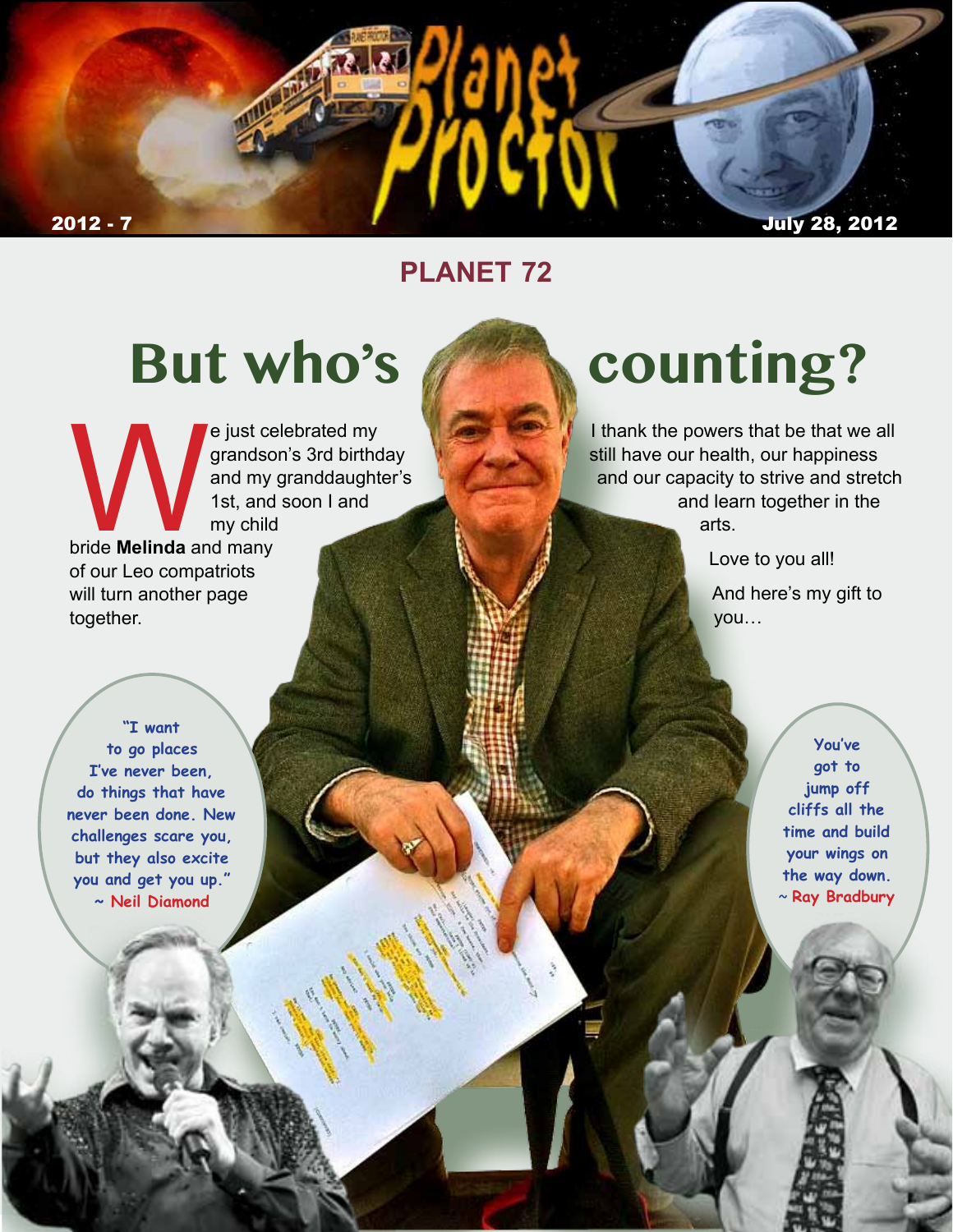

OH, PEE QUIET!

Hoping to reduce DUIs, Michigan has introduced IUCs: **Interactive Urinal Communicators** (right) to selected bars and restaurants – in other words, Talking Urinal Cakes, some of which can sing and flash lights and say things like, "Listen up. That's right, I'm talking to you. Had a few drinks? Maybe a few too many? Then do yourself and everyone else a favor: call a cab or a sober friend. Oh -- and don't forget to wash your hands!"

**Wizmark** – not to be confused with **Bearwhiz** – sells the "Johnny" cakes for about \$21 apiece

THROUGHOUT THE 'PLANET,' CLICKING BOLD, DARK RED TYPE OPENS A RELATED INTERNET LINK.

which can last for about three months, depending on the beer. But so far, as noted by an article in *The Detroit News*, none of them have been programmed to say "I'm melting… melting"… Yet!

> Now my only question is – why didn't I get to read for it? Pisses me off.

> > "I don't try to describe the future: I try to prevent it." ~ **Ray Bradbury**

#### PARTY CRASHER

Celebrated comic maverick and actor **Bill Murray** is plan-

ning to take a party-crashing trip across the country, according to my friend, Planeteer, and Neil Diamond backup musician **Tom Hensley**. So if Mr. Murray shows up on the porch of your party with a bottle of wine or a vegetable tray,

please welcome him in and even allow him to crash on your couch or in a spare bedroom. Says **n CONTINUED**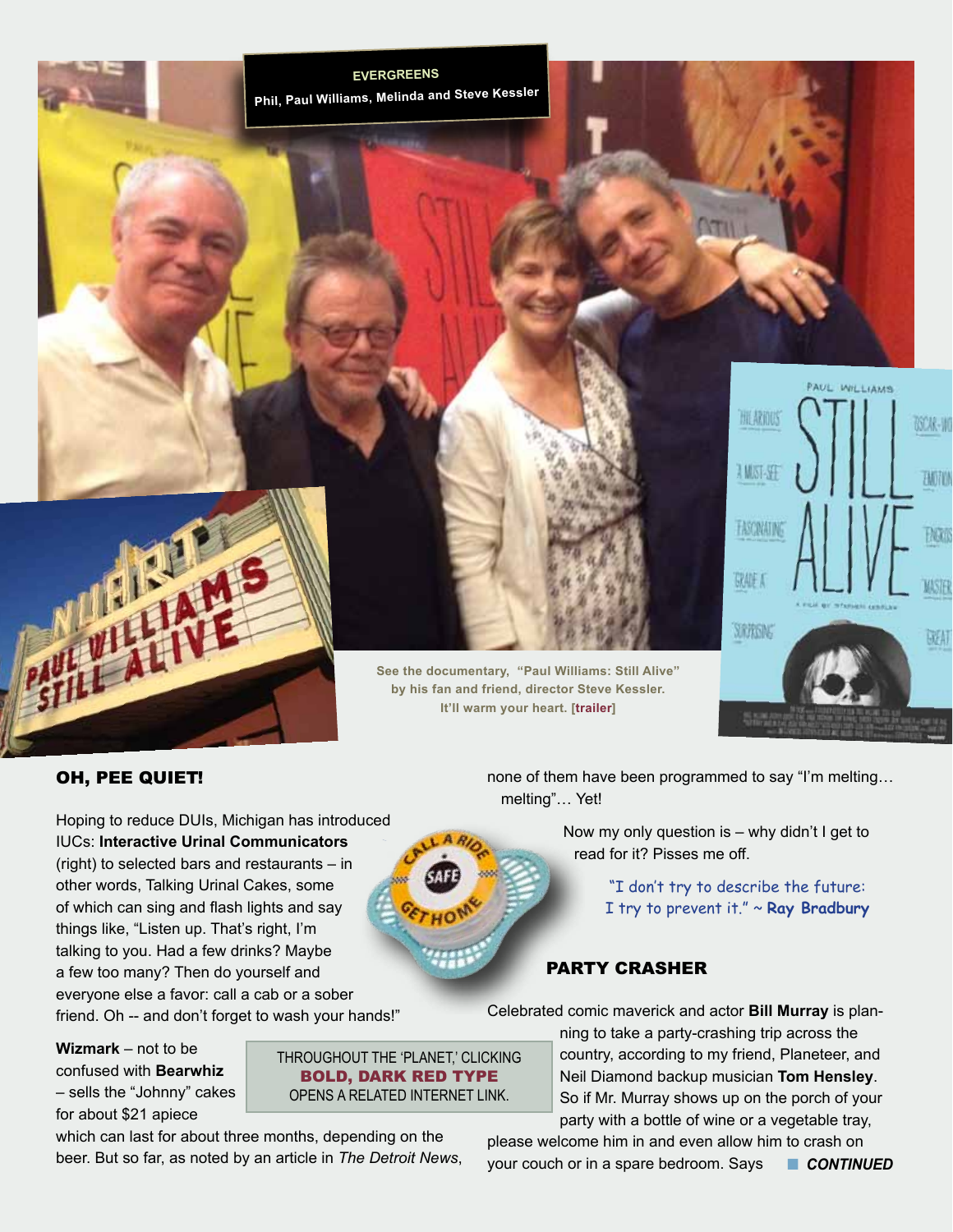his manager, "Both options are completely acceptable."

Activities that Mr. Murray enjoys are drinking and karaoke, either of which will increase your chances of his making an appearance. Also it is extremely important that any place interested in participating hang a sheet or banner outside on party night which states in big bold letters, "BILL MUR-RAY CAN CRASH HERE."

And most important of all, the press release asserts, "At these parties, Mr. Murray does not want to be called Bill Murray but insists as being referred to as **Keyser Söze**, portrayed by **Kevin Spacey** in *The Usual Suspects*. "The greatest trick the Devil ever pulled," says Keyser, quoting the French poet **Baudelaire** in the script by **Christopher McQuarrie**, "was convincing the world he didn't exist."

Well, I later learned that this whole thing is a hoax, and Murray doesn't even have an agent or a manager! So what? Look for my banner, Bill...

"30 years of Reganomics, and all I got was this lousy T-shirt made in China." ~ **Thom Hartmann**

"The United States is the only country where it takes more brains to figure your tax than to earn the money to pay it." ~ **Edward J. Gurney** 

#### DOWN UNDER

A Golfer accidentally overturned his cart and Elizabeth, an avid golfer who owned a villa on the golf course, heard the noise and yelled over to him, "Hey, are you okay? What's your name?" "Willis," he replied.

"Willis forget your troubles. Come to my villa, have something to drink, and I'll help you get the cart up later."

"That's mighty nice of you," Willis answered, "but I don't think my wife would like it."

"Aw, come on," Elizabeth insisted. She was very pretty and very persuasive.

"Well okay," Willis finally agreed. "But my wife won't like it."

After a hearty drink and some amazing sex, Willis thanked his host. "I feel really great, but I know my wife is going to be real upset."

"Don't be foolish!" Elizabeth said with a smile; she won't know anything. And by the way, where is she?"

"Under the cart!"

"The pain in Spain is mainly Euro drain." ~ **Laurence Budd**

### *Music to my ears*

**JAZZ** – Five men on the same stage all playing different tunes.

**BLUES** – Played exclusively by people who "woke up this morning."

**WORLD MUSIC** – A dozen different types of percussion, all going at once.

**OPERA** – People singing when they should be talking.

**RAP** – People talking when they should be singing.

**CLASSICAL** – Discover the other music they left out of the TV spot.

**FOLK** – Endless songs about shipwrecks in the 19th century.

**BIG BAND** – 20 men who take turns to stand up -- plus a drummer.

**HEAVY METAL** – Codpiece, makeup, and chaps.

**HOUSE MUSIC** – Great, as long as it's not the house next door.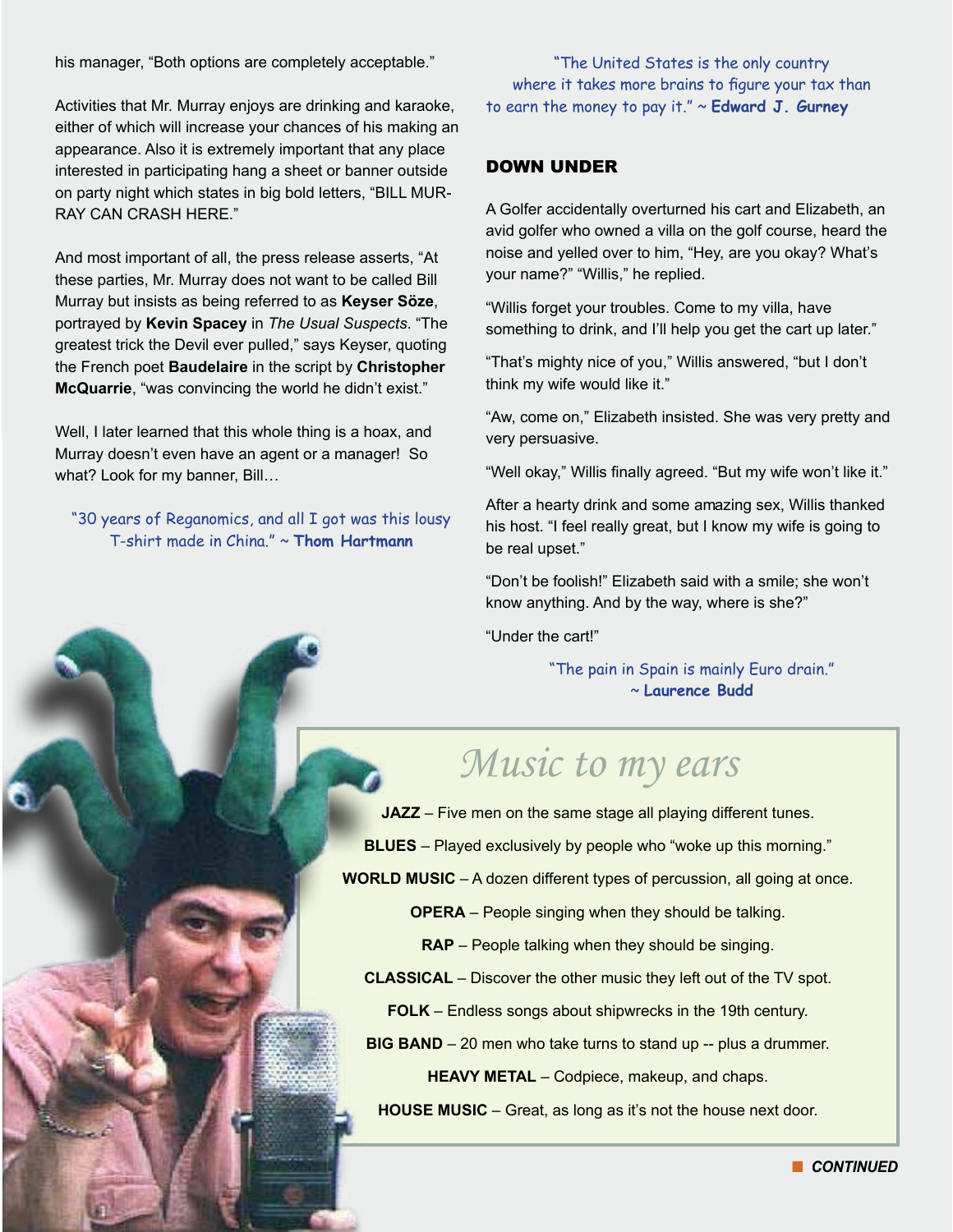#### FIGHT FOR PEACE

"War, it will be seen, is now a purely internal affair. In the past, the ruling groups of all countries, although they might recognize their common interest and therefore limit the destructiveness of war, did fight against one another, and the victor always plundered the vanquished. In our own day they are not fighting against one another at all," wrote **George Orwell** in *1984*.

"The war is waged by each ruling group against its own subjects, and the object of the war is not to make or prevent conquests of territory, but to keep the structure of society intact.

"The very word 'war,' therefore, has become misleading."

With your autograph, my collection will be more high-grade. Certainly I with understanding will concern if you refuse in connection with material expenses. I will appreciate any your decision." **~ Ukrainian Fan**

#### WHATEVER WORKS

Melinda and I returned from our amazing live audio performance tour in Kentucky, Missouri, and Minneapolis, at the **Mark Time Awards**, to immediate work.

Melinda will be performing in a new play called *Memorizing Rome* at the Whitefire Theatre in September and is playing a touching role in an independent film.

I recorded another appearance as the evil **Dr. Vidic** in the latest installment of the blockbuster game *Assassin's Creed* and have portrayed various kookie characters in radio spots for **Fred Meyer**  supermarkets and the **Fifth Third Bank**, so named because when the Third and Fifth Street banks merged in the '20s, Prohibition prevented them from naming the new

entity Third Fifth

because of it's alcoholic connotations. I'll drink to that!

Our summer tour prevented us from participating in **Jessica Kubzinsky**'s brilliantly reviewed interpretation of *Macbeth* at our celebrated Antaeus Company in North Hollywood, but we have seen both casts and were blown away.

Go! -- or be forever cursed! **[MORE INFORMATION](http://www.antaeus.org/onstagenow.html)**

"Be careful what you water your dreams with. Water them with worry and fear and you will produce weeds that choke the life from your dream. Water them with optimism and solutions and you will cultivate success." ~ **Lao Tzu** 

#### A TASTE OF ALE

Fill with mingled cream and amber, I will drain that glass again. Such hilarious visions clamber Through the chamber of my brain. Quaintest thoughts - queerest fancies Come to life and fade away. What care I how time advances? I am drinking ale today. ~ Edgar Allen Poe

> "I'm like a fine wine. Always being drunk somewhere" ~ **Dean Martin**

#### THE SHUDDAP GUN

"When you aim the **SpeechJammer** at someone, it records that person's voice and plays it back to him with a delay of a few hundred milliseconds. This seems to gum up the brain's cognitive processes — a phenomenon known as delayed auditory feedback — and can painlessly render the person unable to speak," reports **Catherine Rampell** in the *NY Times*.

**FOR WHAT ALES YOU. A head start on the next birthday.** "**Kazutaka Kurihara**, one of the SpeechJammer's creators, sees it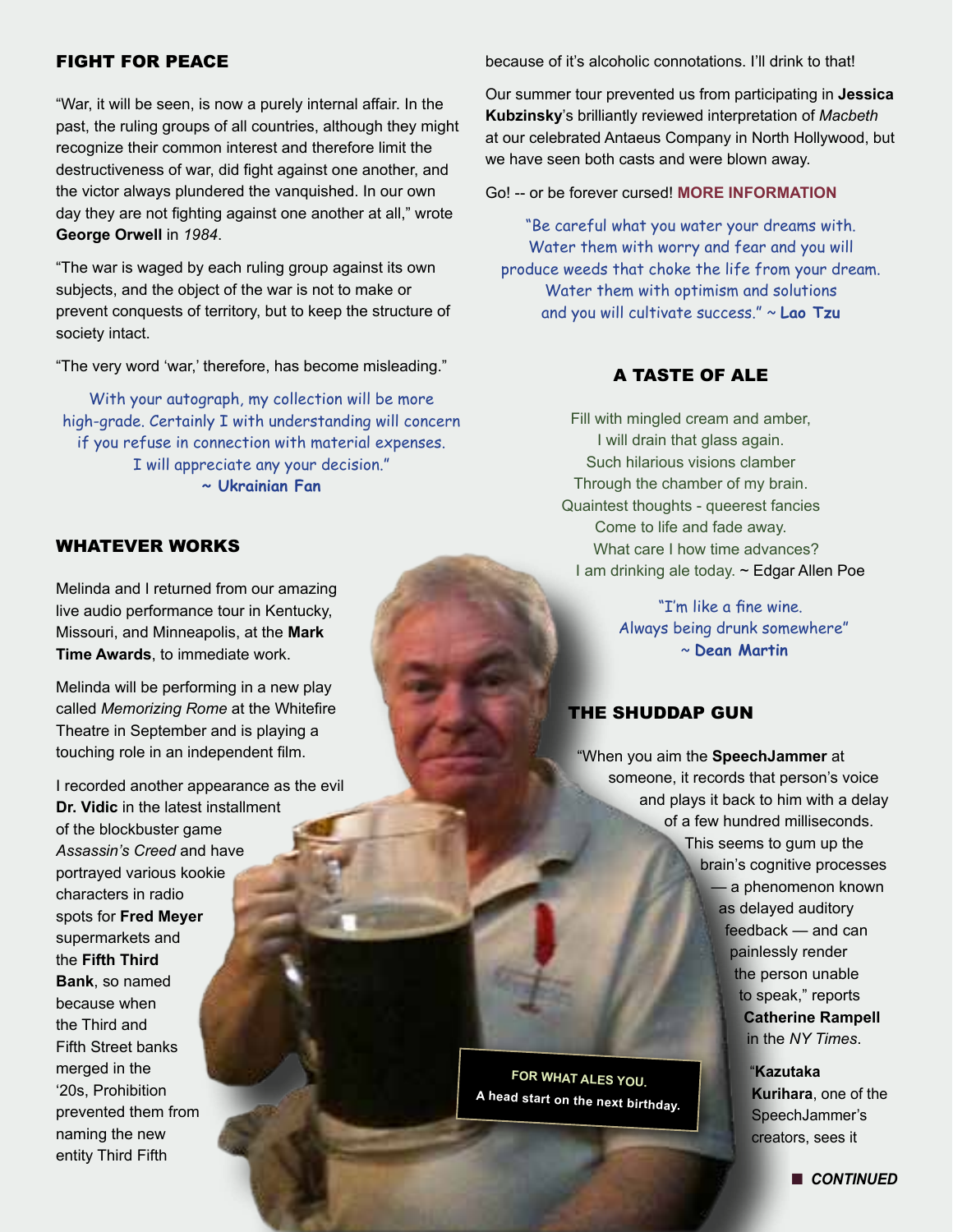as a tool to prevent loudmouths from overtaking meetings and public forums, and he'd like to miniaturize his invention so that it can be built into cellphones.

"It's different from conventional weapons such as samurai swords," Kurihara says. "We hope it will build a more peaceful world."

And AMEN! say I – quietly.

"I honestly hope Romney picks a corporation for a VP. That would be very progressive of him." ~ **Michael Giuletti**

#### WHATEVER FLOATS YER BOAT

"A good old boy wins a fishing boat in a local raffle. "What you gonna do with that?" asks his wife. "There ain't no water deep enough to float a boat within 100 miles of here." He says, "I won it and I'm a-gonna keep it."

His brother drops by to visit several days later and asks where her hubbie is. She points to the field in the backyard and says, "He's out there in his bass boat." So he heads out and spots his brother sitting in the boat with a fishing rod in his hand. He yells out to him, "What are you doin'?"

"I'm fishin'," he shouts back. "What does it look like I'm a-doin'?"

"It's people like you that give people like us a bad name," yells his brother. "You're makin' everybody think we're stupid. Heck, iffen I could swim, I'd come out there and whup your butt!"

> "Discussion is an exchange of knowledge. An argument is an exchange of ignorance." ~ **Journalist Robert Quillen**

#### A TALE TOLD BY AN IDIOT

Pythagoras' Theorem: 24 words. Lord's Prayer: 66 words. Archimedes' Principle: 67 words. Ten Commandments: 179 words. Gettysburg Address: 286 words. US Declaration of Independence: 1,300 words. US Constitution with all 27 Amendments:7,818 words. EU Regulations on the Sale of CABBAGES:26,911 words

"If you say 'gullible' slowly, it sounds like 'oranges'." ~ **Rachel Lichtman**

#### THE SECRET

**Directional Speaker** 

Distance Sensor

On August 14, 2007, the late, great **Ernest Borgnine** was a guest on "Fox and Friends," and when he was asked for the secret of his longevity, he laughed and said, "I don't dare tell you."

But then he whispered a line to host **Steve Doocy**, which was caught on microphone:

"I masturbate a lot."

**LONGEVITY IS AT HAND The Importance of being Ernest.**





Trigger

**BEFORE MINIATURIZATION An Anti-yap App may be on its way.**

### **Laser Pointer**